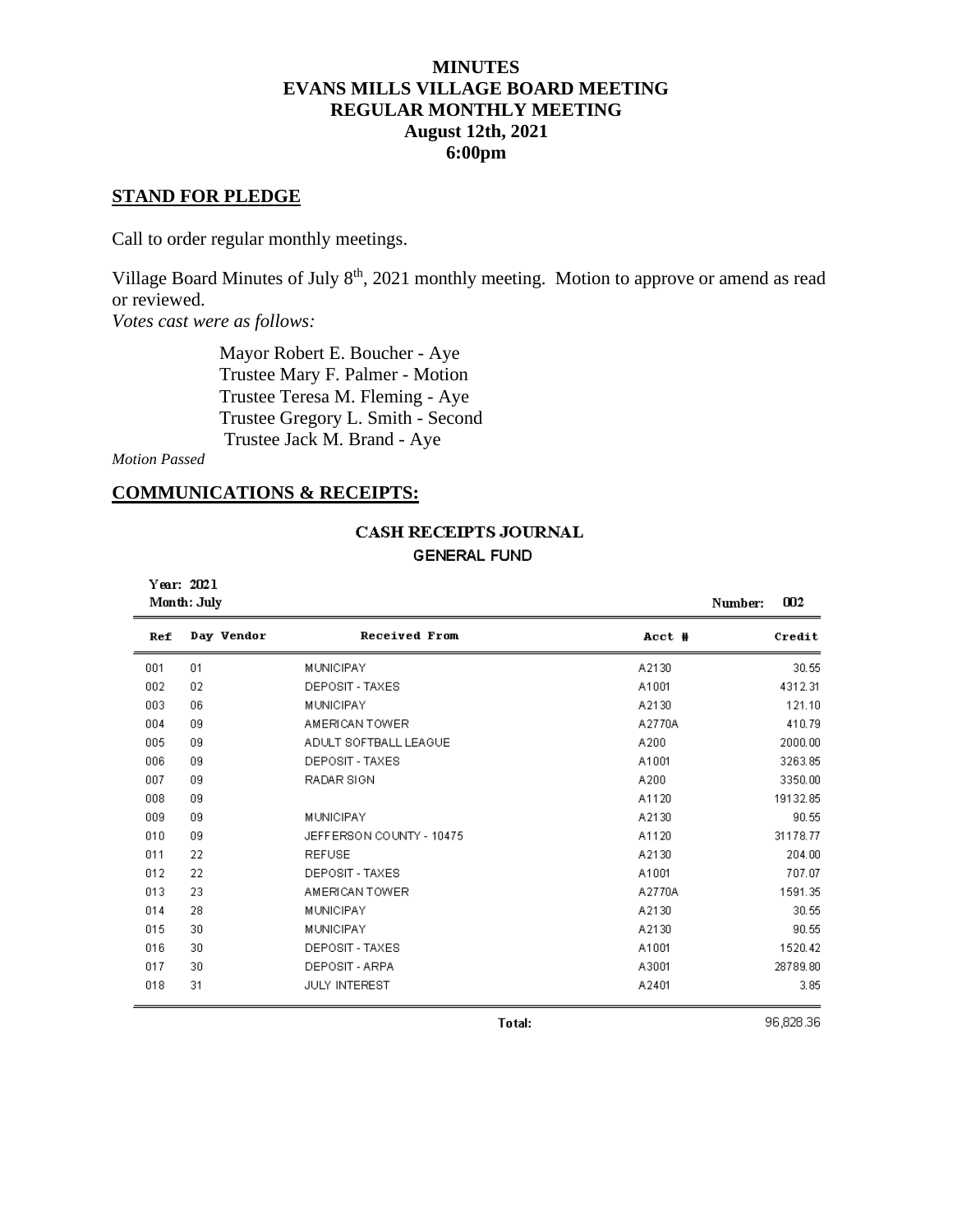#### **WATER FUND**

| Year: 2021<br>Month: July<br>002<br>Number: |            |                       |                |          |          |
|---------------------------------------------|------------|-----------------------|----------------|----------|----------|
| Ref                                         | Day Vendor |                       | Received From  | Acct #   | Credit   |
| 001                                         | 09         | <b>WATER RECIEPTS</b> |                | FX2140   | 5600.82  |
| 002                                         | 22         | <b>WATER RECIEPTS</b> |                | FX2140   | 633.39   |
| 003                                         | 30         | <b>WATER RECIEPTS</b> |                | FX2140   | 48.94    |
| 004                                         | 31         | <b>JULY INTEREST</b>  |                | FX2401   | 0.80     |
|                                             |            |                       | Total:         |          | 6,283.95 |
| 0009                                        | 07/31/21   | <b>JULY DEPOSITS</b>  | <b>FX201</b>   | 2,434.14 | 0.00     |
| 0010                                        | 07/31/21   | <b>JULY DEPOSITS</b>  | <b>FX2140A</b> | 0.00     | 2,434.14 |
| 0011                                        | 07/31/21   | <b>JULY INTEREST</b>  | <b>FX201</b>   | 0.54     | 0.00     |
| 0012                                        | 07/31/21   | <b>JULY INTEREST</b>  | FX2401         | 0.00     | 0.54     |

#### **SEWER FUND**

| Year: 2021<br>Month: July |            |                       |        | 002<br>Number: |
|---------------------------|------------|-----------------------|--------|----------------|
| Ref                       | Day Vendor | Received From         | Acct # | Credit         |
| 001                       | 09         | <b>SEWER RECIEPTS</b> | G2120  | 7237.50        |
| 002                       | 22         | SEWER RECIEPTS        | G2120  | 690.15         |
| 003                       | 30         | SEWER RECIEPTS        | G2120  | 82.50          |
| 004                       | 31         | <b>JULY INTEREST</b>  | G2401  | 1.13           |

#### Total:

#### **LIBRARY FUND**

| Year: 2021<br>Month: July |            |                              |                   | 002<br>Number: |
|---------------------------|------------|------------------------------|-------------------|----------------|
| Ref                       | Day Vendor | Received From                | Acct #            | Credit         |
| 001                       | 30         | PR#5 LIBRARY CORRECTION      | L7410.1           | 252.61         |
| 002                       | 30         | JEFFERSON COUNTY LIBRARY SYS | L2706             | 8864.50        |
| 003                       | 30         | <b>DEPOSIT</b>               | L <sub>200</sub>  | 60.55          |
| 004                       | 31         | <b>JULY INTEREST</b>         | L <sub>2401</sub> | 0.74           |

Total:

9,178.40

8,011.28

## **VILLAGE TOTALS: \$ 113,558.27**

## **LIBRARY TOTAL: \$ 9,178.40**

#### **BUSINESS:**

#### **AUDITED VOUCHERS:**

**GENERAL FUND:** A motion to pay bills on audited s Abstract #3, claims #48-64, totaling \$11,867.29. *Votes cast were as follows:*

> Mayor Robert E. Boucher - Aye Trustee Mary F. Palmer - Aye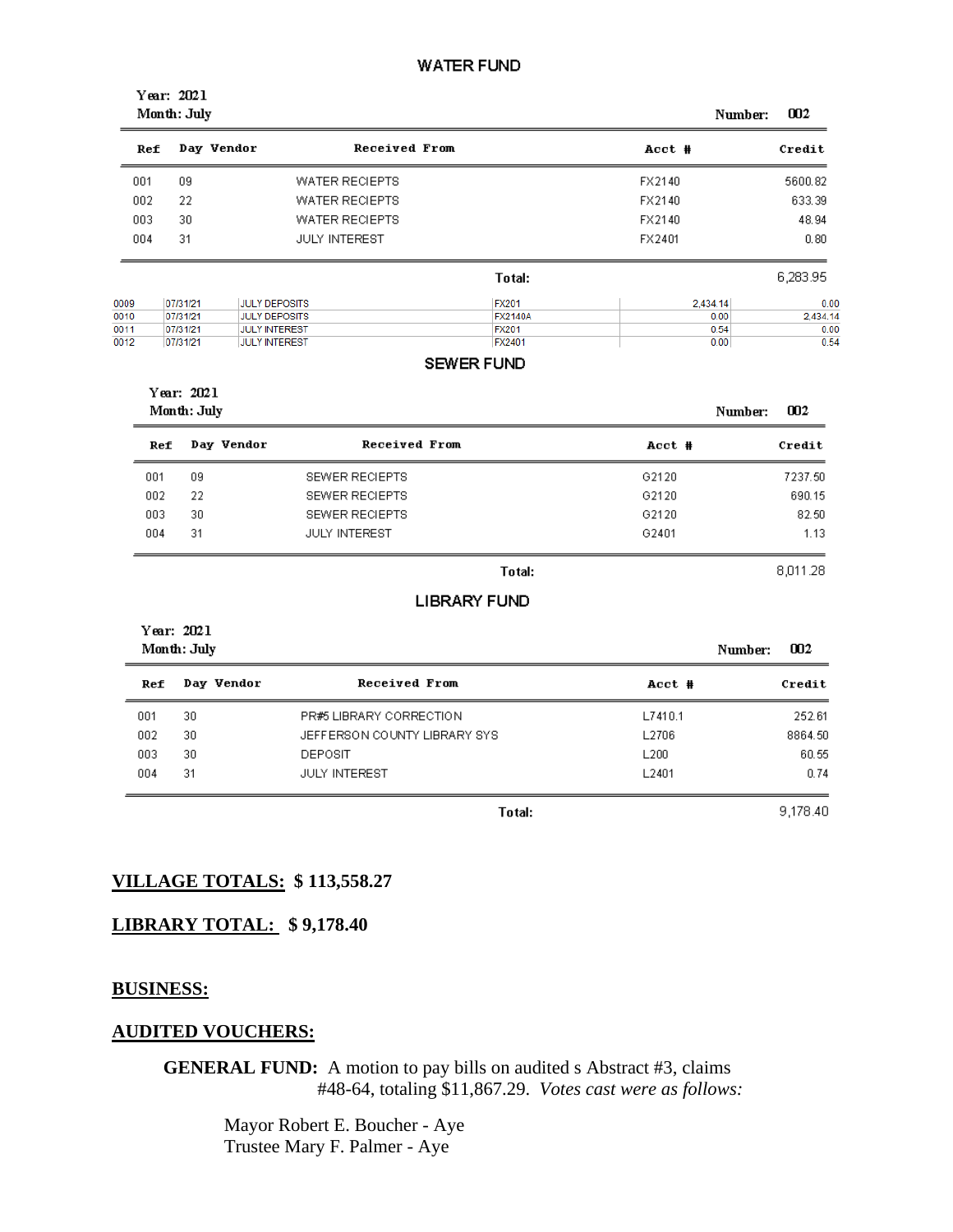Trustee Teresa M. Fleming - Motion Trustee Gregory L. Smith – Aye Trustee Jack M. Brand – Second

## *Motion Passed*

**WATER FUND:** A motion to pay bills on audited Abstract #3, claims #19-23, totaling \$19,332.25. *Votes cast were as follows:*

Mayor Robert E. Boucher - Aye Trustee Mary F. Palmer - Aye Trustee Teresa M. Fleming - Motion Trustee Gregory L. Smith – Aye Trustee Jack M. Brand – Second

#### *Motion Passed*

**SEWER FUND:** A motion to pay bills on audited Abstract #3, claims #11-17, totaling \$2,213.25. *Votes cast were as follows:*

Mayor Robert E. Boucher - Aye Trustee Mary F. Palmer - Aye Trustee Teresa M. Fleming - Motion Trustee Gregory L. Smith – Aye Trustee Jack M. Brand – Second

#### *Motion Passed*

*\*LIBRARY FUND: Village will submit bills on behalf of the Village Library on audited* Abstract #3*, totaling \$748.35. No votes to be cast.*

#### **CODE ENFORCMENT UPDATE:**

#### **POLICE UPDATE:**

#### **RESIDENTS:**

The John Hoover Inn would like permission to plant a tree with a bench and plaque in honor of retired Firefighter and New York State Corrections Officer Johnny Marnell who passed away this past year from Amyloidosis. There will be no cost to the Village of Evans Mills.

- Location will be up to Village Board
- Installation Friday, August  $13<sup>th</sup>$ , 2021.

*Votes cast were as follows:*

 Mayor Robert E. Boucher - Aye Trustee Mary F. Palmer - Aye Trustee Teresa M. Fleming - Second Trustee Gregory L. Smith - Aye Trustee Jack M. Brand- Motion

*Motion Passed*

#### **AQUASTORE LETTER:**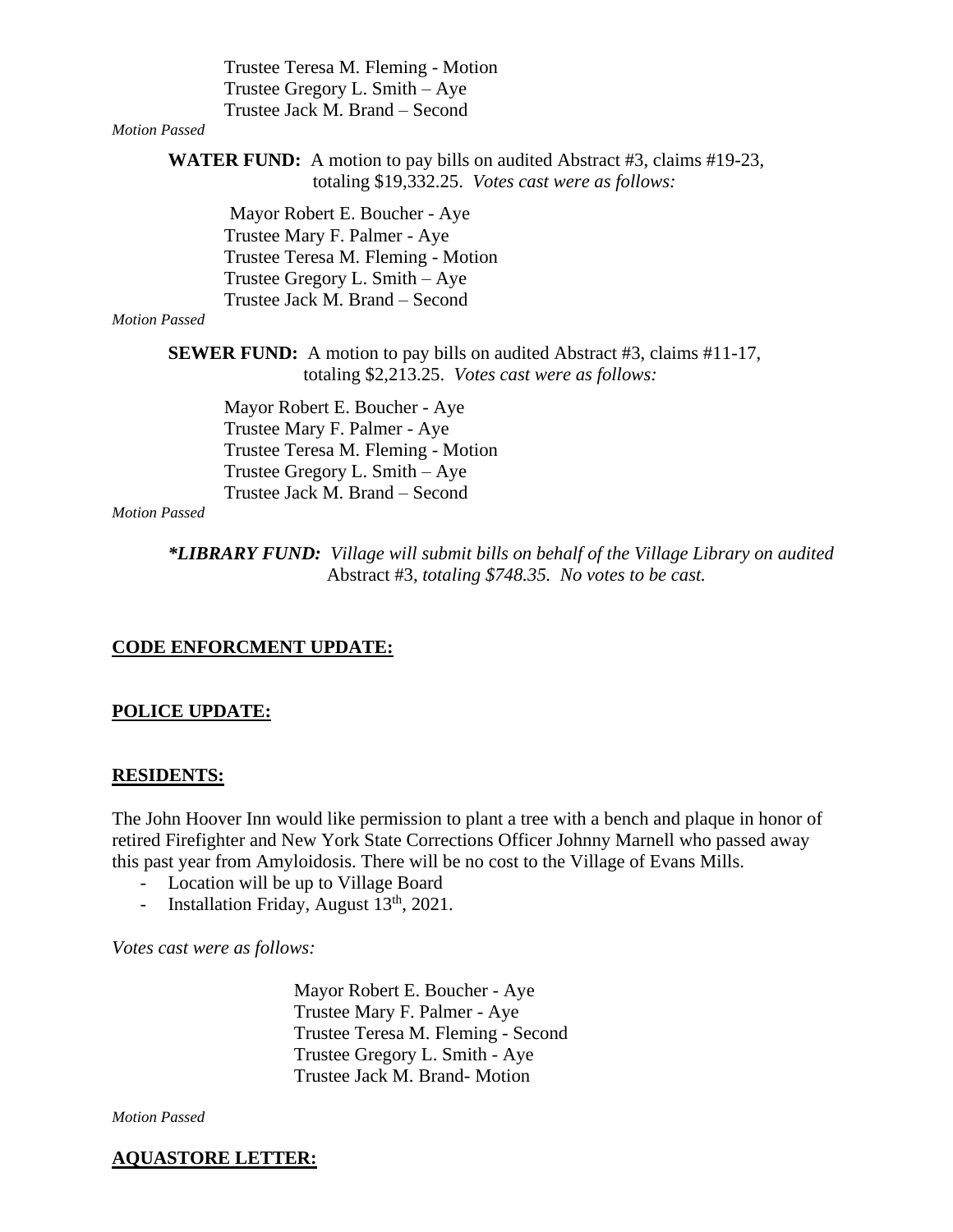A motion to send a letter to Aquastore to express the displeasure of services. *Votes cast were as follows:*

> Mayor Robert E. Boucher - Aye Trustee Mary F. Palmer - Aye Trustee Teresa M. Fleming - Second Trustee Gregory L. Smith – Aye Trustee Jack M. Brand – Motion

*Motion Passed*

#### **UPDATE FROM DPW SUPERINTENDENT.**

Recreation Building: Servpro – Quote: \$3,375.00 disinfect building Servpro – Quote: \$1,975.00 take the siding off and disinfect.

Recreation Building: Discuss replacement options.

# **OPT IN OR OUT – MARIJUANA**

Opt In

## **PURCHASE KIOTI**

A motion to purchase a Kioti at the cost of \$ 36,700. *Votes cast were as follows:*

> Mayor Robert E. Boucher - Aye Trustee Mary F. Palmer - Second Trustee Teresa M. Fleming - Aye Trustee Gregory L. Smith - Aye Trustee Jack M. Brand - Motion

*Motion Passed*

## **OUTSIDE USER CONTRACTS -10 YEAR (DISTRICT #3) – LIFETIME OF OWNERSHIP (RESIDENTIAL OWNERS):**

A motion to create 10-year contracts for districts and lifetime of ownership for all other outside users.

*Votes cast were as follows:*

 Mayor Robert E. Boucher - Aye Trustee Mary F. Palmer - Aye Trustee Teresa M. Fleming - Aye Trustee Gregory L. Smith - Motion Trustee Jack M. Brand - Second

*Motion Passed*

#### **ADJOURNMENT OF MEETING:**

A motion to adjourn the meeting at \_\_7:30\_pm. *Votes cast were as follows:*

 Mayor Robert E. Boucher - Aye Trustee Mary F. Palmer - Second Trustee Teresa M. Fleming - Aye